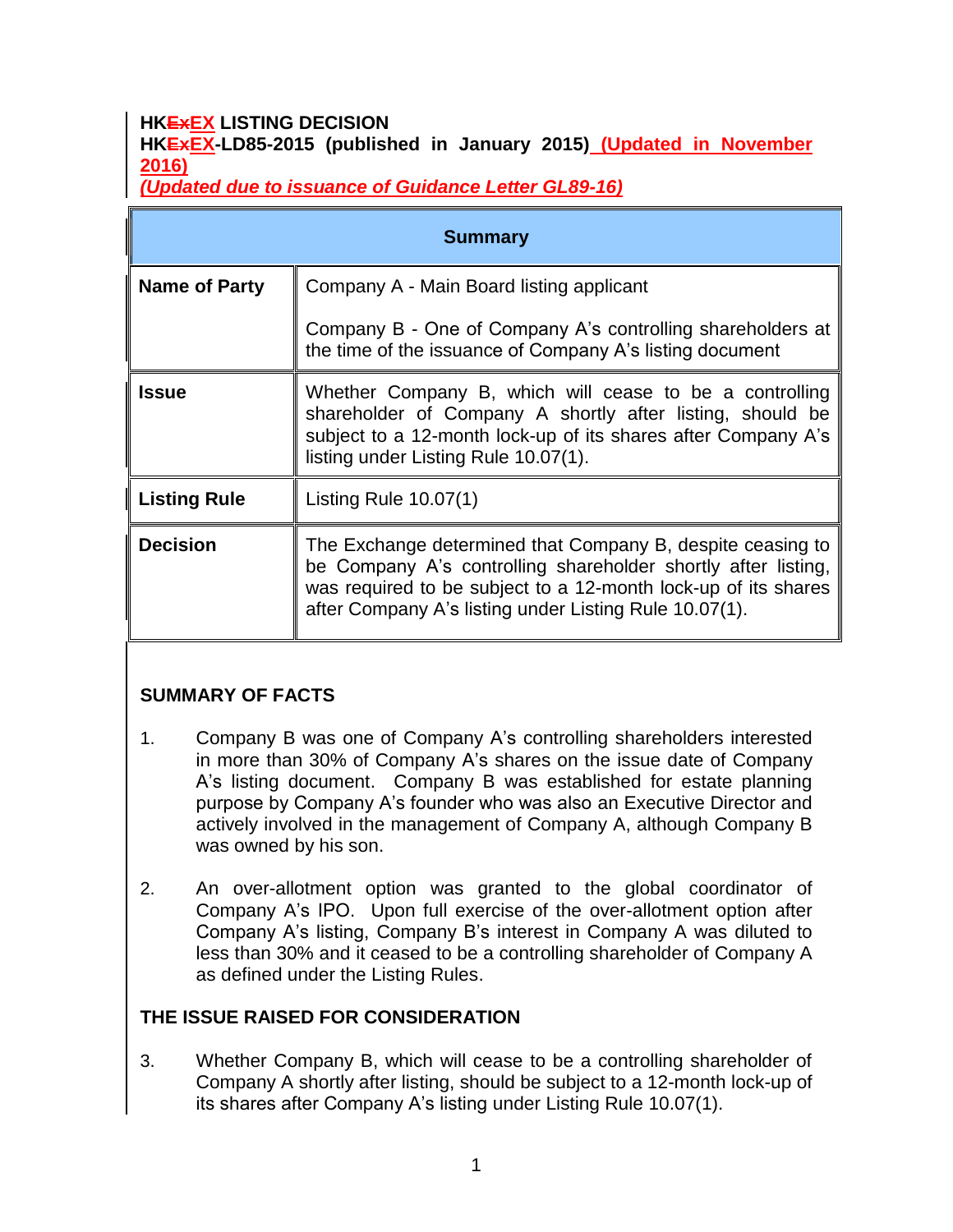## **APPLICABLE LISTING RULES**

- 4. Chapter 1 to the Listing Rules defines "controlling shareholder" as any person who is or group of persons who are together entitled to exercise or control the exercise of 30% (or such other amount as may from time to time be specified in the Takeovers Code as being the level for triggering a mandatory general offer) or more of the voting power at general meetings of the issuer or who is or are in a position to control the composition of a majority of the board of directors of the issuer.
- 5. Listing Rule 10.07(1) states that a person or group of persons shown by the listing document issued at the time of the issuer's application for listing to be controlling shareholders of the issuer shall not and shall procure that the relevant registered holder(s) shall not:-
	- (a) in the period commencing on the date by reference to which disclosure of the shareholding of the controlling shareholders is made in the listing document and ending on the date which is 6 months from the date on which dealings in the securities of a new applicant commence on the Exchange, dispose of, nor enter into any agreement to dispose of or otherwise create any options, rights, interests or encumbrances in respect of, any of those securities of the issuer in respect of which he is or they are shown by that listing document to be the beneficial owner(s); or
	- (b) in the period of 6 months commencing on the date on which the period referred to in Listing Rule 10.07(1)(a) expires, dispose of, nor enter into any agreement to dispose of or otherwise create any options, rights, interests or encumbrances in respect of, any of the securities referred to in Listing Rule 10.07(1)(a) if, immediately following such disposal or upon the exercise or enforcement of such options, rights, interests or encumbrances, that person or group of persons would cease to be a controlling shareholder.

### **THE ANALYSIS**

6. Listing Rule 10.07(1) is to require any person or group of persons, being a controlling shareholder or group of controlling shareholders shown by the listing document issued at the time of the issuer's application for listing, to demonstrate (unless it is already clearly disclosed in the issuer's listing document that such person or group of persons intends to sell shares as part of the offering) its commitment to a new applicant and to protect